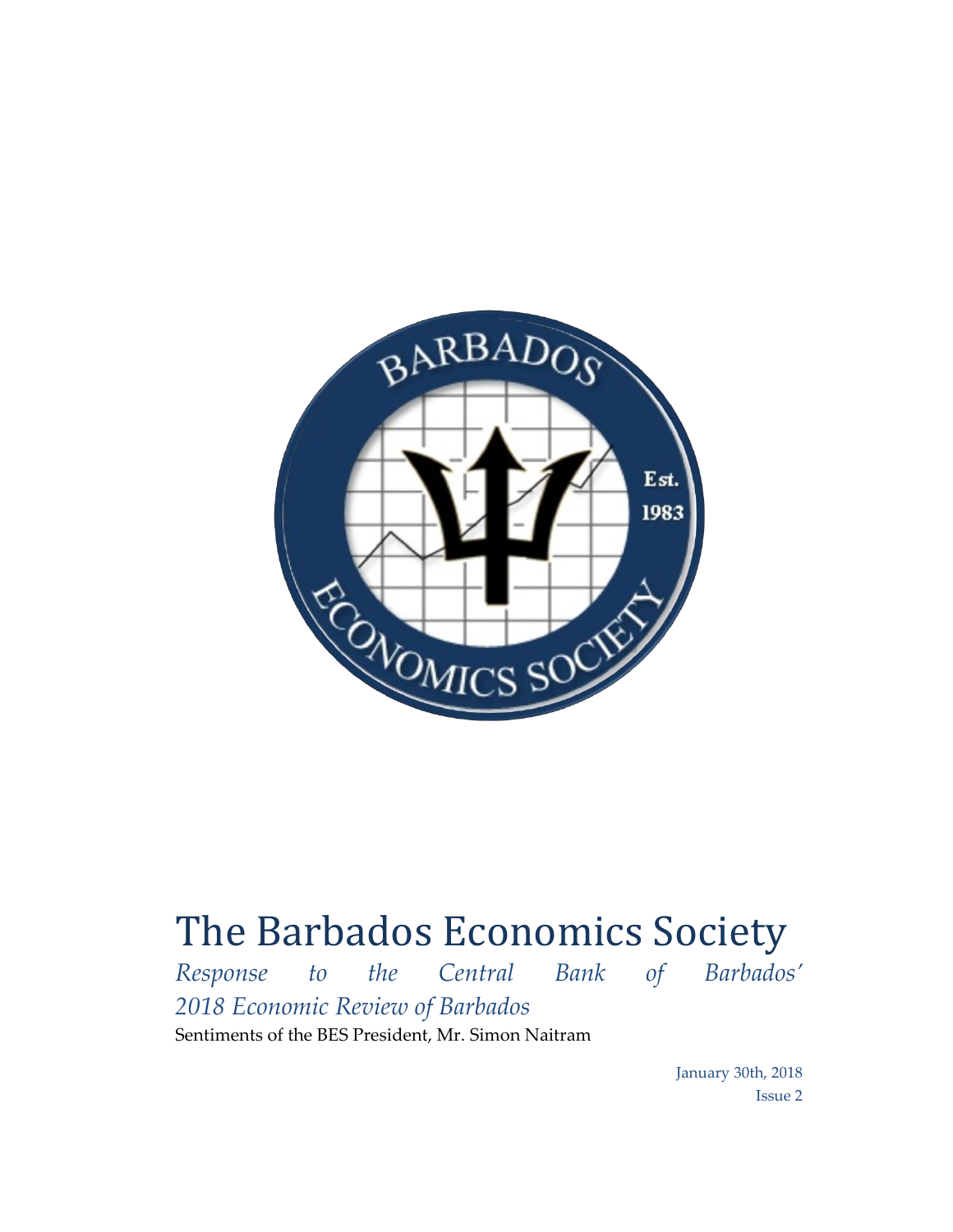## The Barbados Economics Society

Response to the Central Bank of Barbados' 2018 Economic Review of Barbados

## Summary

On January 30th, 2019, the Central Bank of Barbados presented its performance review of the Barbadian economy in 2018. The year was punctuated by two significant events: (i) the change in government, and (ii) the Government of Barbados entering an agreement with the International Monetary Fund (IMF).

Real Gross Domestic Product (GDP) contracted by 0.6% during the year, with growth in the tourism industry slowing from 2.2% in 2017 to 0.6% in 2018. This slowdown in tourism growth happened despite a 2.8% increase in visitor arrivals. How do we explain this puzzle? The value the country gets from tourism is a combination of two things: visitor arrivals and visitor spending. And while more visitors visited Barbados, they have been staying for shorter periods and spending less.

This sends an early warning about the structure of the tourism industry. The tourism industry's contribution might continue to underwhelm, as Brexit looms over the British economy and new tourism taxes take effect. If tourism is to be a viable source of broad-based economic growth into the future, then the industry needs to evolve. This evolution will need innovation, investment, and broad social engagement.

The Government of Barbados' debt restructuring has reduced the debt-to-GDP ratio to 126.9% of GDP by

*For Barbados, the year 2018 was punctuated by two significant events: (i) The change in government, and (ii) the Government of Barbados entering an agreement with the International Monetary Fund (IMF).*